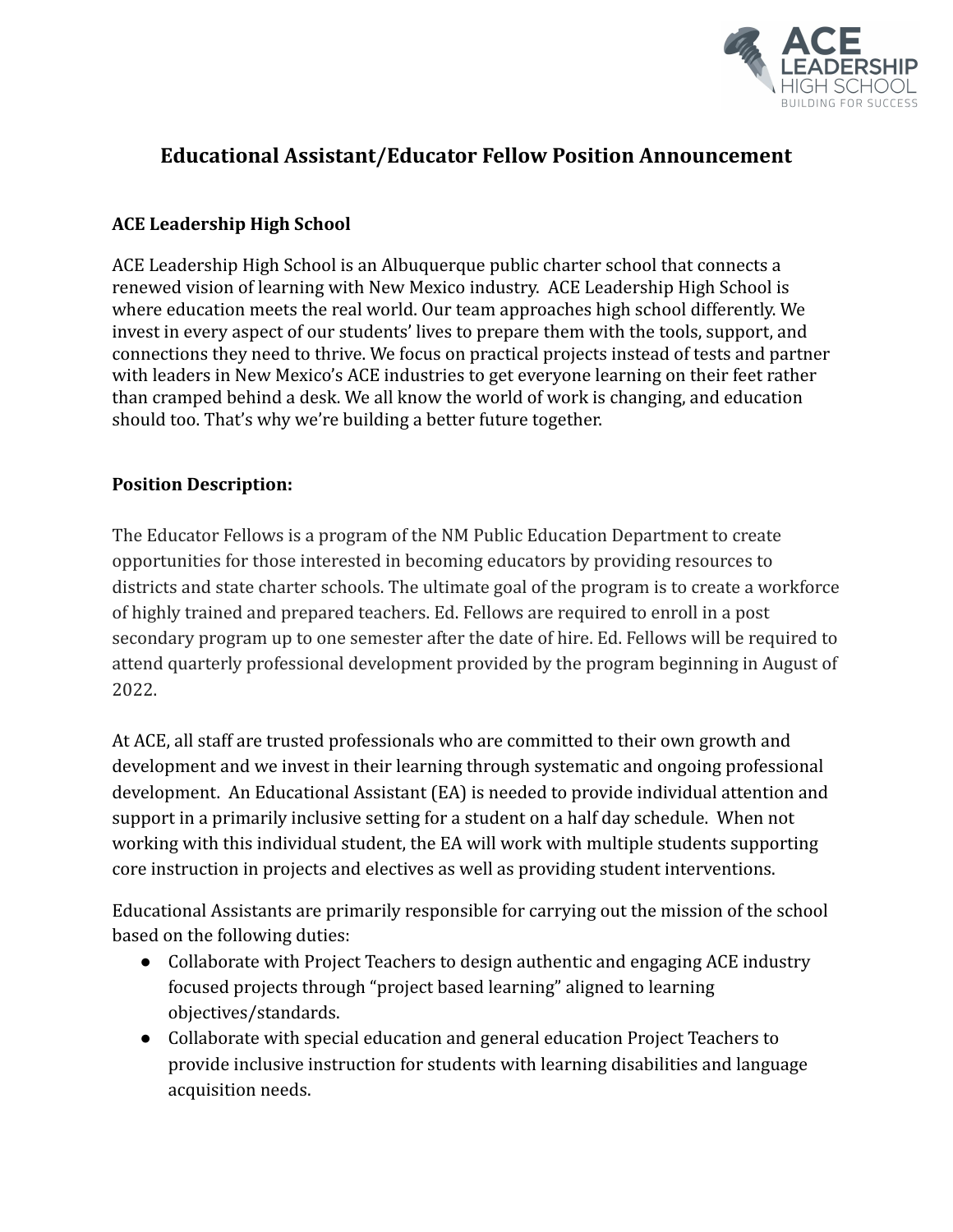

- Collaborate with special education and general education Project Teach develop and implement a plan to modify curriculum and support students accessing that curriculum.
- Provide direct services by working as a classroom assistant to multiple grades and subjects as determined by the student needs on their Individual Educational Program (IEP).
- Provide direct services to students in small groups and on an individual basis as determined by Special Education Coordinator and general education teacher.
- Provide services to an individual student at all assigned times when in building, including being able to support him during a seizure and administering medication if and when it is needed.
- Facilitate the growth of a physically and emotionally safe school culture through daily activities during both project and advisory work.
- Serve as a co-advisor to a group of students.
- Communicate regularly with families, or surrogates, about students' progress, needs, etc. to ensure the highest level of support for students in and out of school including.
- Actively participate in ongoing professional development
- Collaborate with Project-based Literacy and Math Interventionists to to support and implement core curriculum as well as academic interventions.
- Provide morning, lunch and dismissal school supervision and substitute teacher coverage for advisory, projects and electives as needed.
- Participate in the management of students during the time that they are out of class and on campus and complete other duties as assigned.
- Must enroll in a post secondary program up to one semester after the date of hire
- Attend quarterly professional development provided by the Ed Fellow program.

## **Required Qualifications**

- Valid New Mexico Educational Assistant license or able to obtain one before employment
- Experience and ability to work with and understand the developmental nature of our young people with a focus on developing their assets
- Experience with at-promise youth
- Ability to build authentic and meaningful relationships with students and families
- Strong communication and collaboration skills
- Ability to pass a background check

## **Preferred Qualifications**

- Experience serving special education students as an EA
- Knowledge and understanding of construction trades, project management, principles of architecture and/or engineering